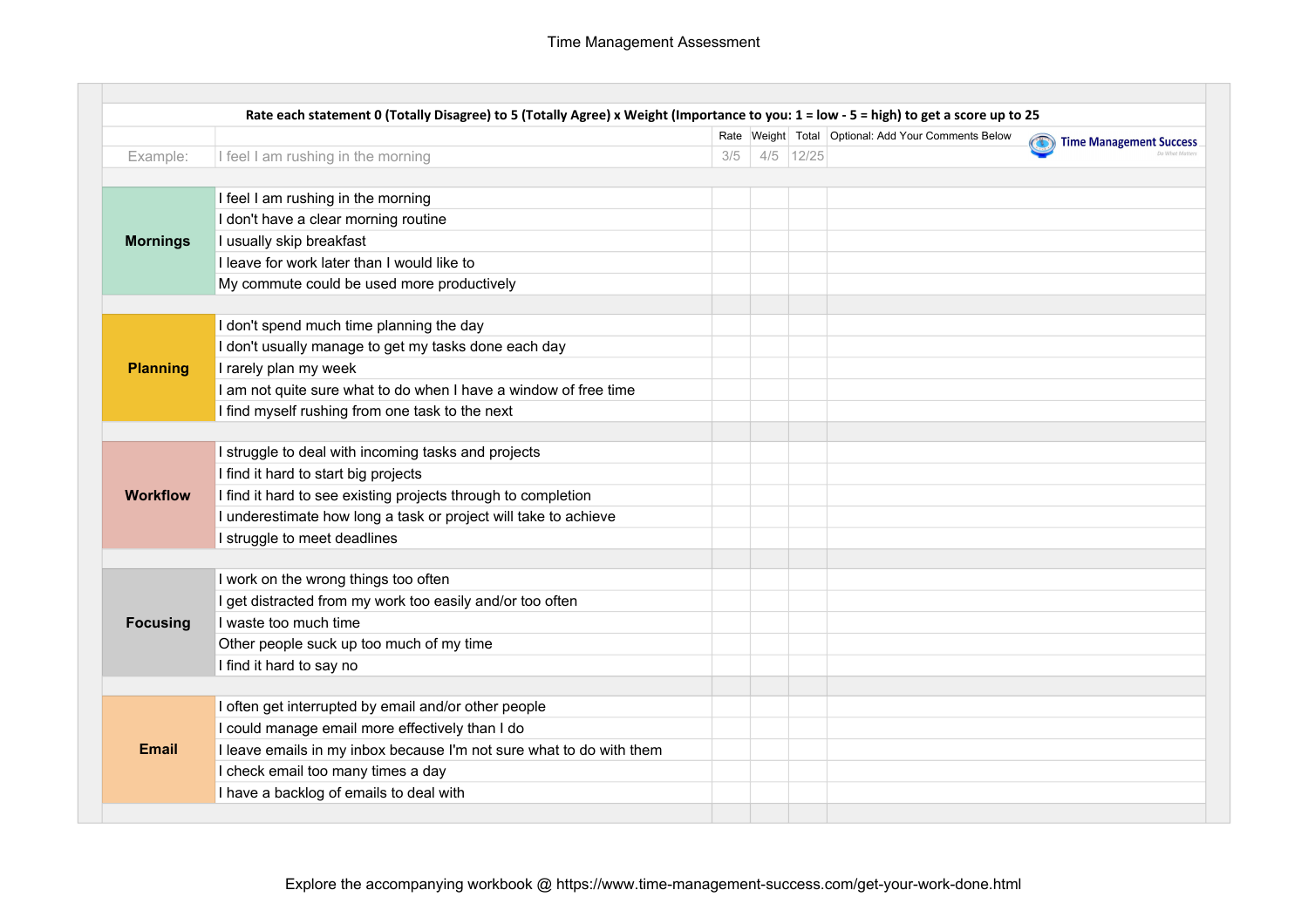| <b>Environment</b> | My workspace is disorganized                                   |  |  |
|--------------------|----------------------------------------------------------------|--|--|
|                    | I spend too much time looking for things                       |  |  |
|                    | I don't put things back where they came from                   |  |  |
|                    | Too many things don't have a permanent place - they get dumped |  |  |
|                    | My working environment feels stressful                         |  |  |
|                    |                                                                |  |  |
| <b>Health</b>      | I should get more sleep than I do                              |  |  |
|                    | My diet could be better than it is                             |  |  |
|                    | I could do more exercise                                       |  |  |
|                    | I feel low on energy                                           |  |  |
|                    | I'm often dehydrated                                           |  |  |
|                    |                                                                |  |  |
|                    | My time management habits could be better                      |  |  |
|                    | I haven't felt supported by anyone else on this issue          |  |  |
| <b>Support</b>     | I would benefit from accountability to someone                 |  |  |
|                    | I find it hard to get motivated to do the tough stuff          |  |  |
|                    | I want to feel more in control of my life                      |  |  |
|                    |                                                                |  |  |
|                    | It is hard for me to feel relaxed                              |  |  |
|                    | I work too much                                                |  |  |
| <b>Balance</b>     | I think about work too much                                    |  |  |
|                    | I don't have enough time for yourself                          |  |  |
|                    | My work life balance is very poor                              |  |  |
|                    |                                                                |  |  |
| <b>Big Picture</b> | I spend too much time doing what doesn't really matter         |  |  |
|                    | I'm not always sure what does matter most to me                |  |  |
|                    | I worry too much                                               |  |  |
|                    | I am not living how I really want to                           |  |  |
|                    | I am not doing what I really want to                           |  |  |
|                    | MY TOTAL SCORE OUT OF 1250 IS                                  |  |  |
|                    |                                                                |  |  |